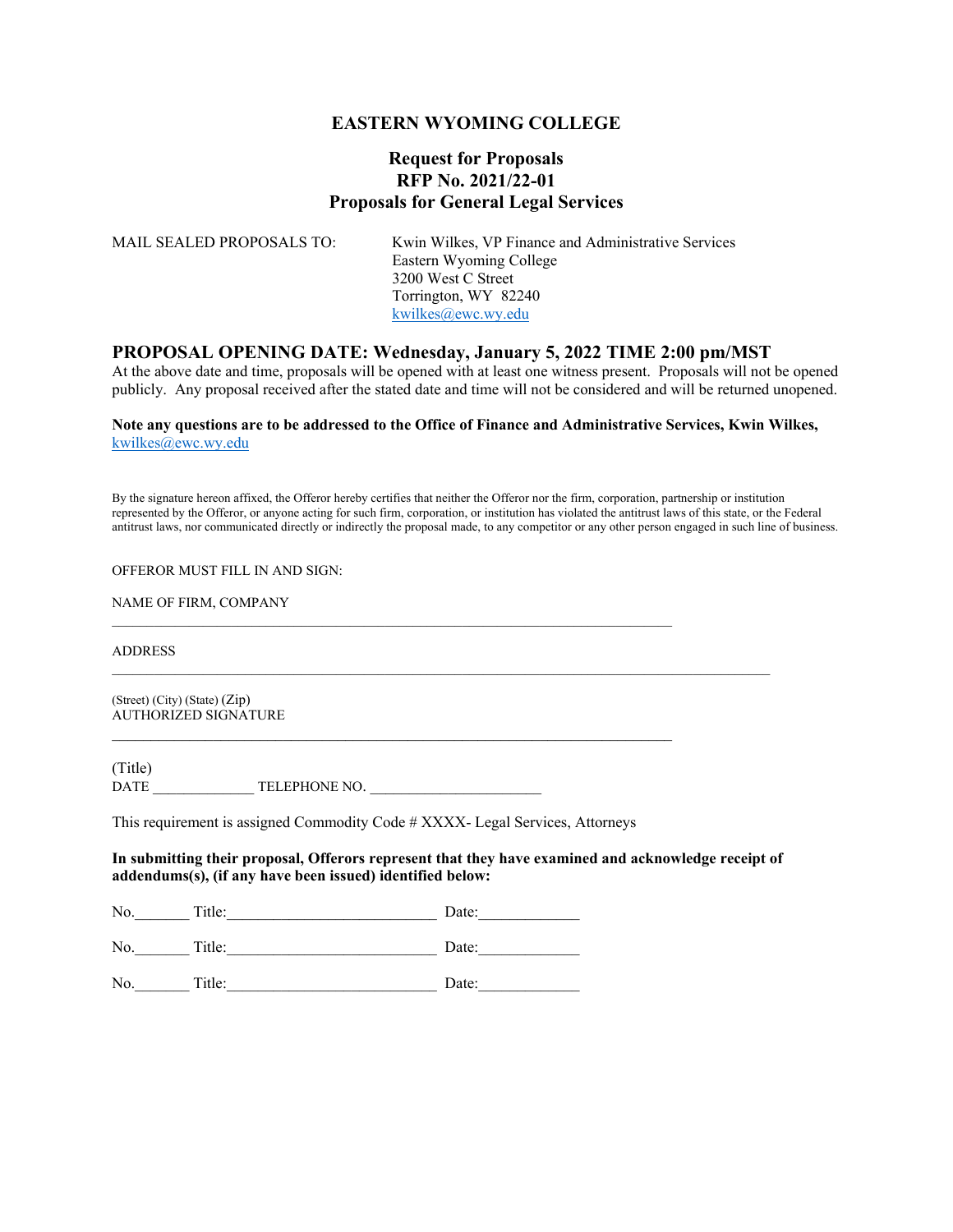### **REQUEST FOR PROPOSAL**

Sealed Proposals in triplicate will be received until **2:00 PM, on January 5, 2022** at the Office of Finance and Administrative Services, Eastern Wyoming College, Torrington, Wyoming for the following:

## **GENERAL LEGAL SERVICES**

Invitation to Proposal may be secured free of charge at the EWC website at http://www.ewc.wy or at the Office of Finance and Administrative Services, 3200 West C Street, Torrington, Wyoming 82240. The Board of Trustees reserves the right to reject any and all proposals and to waive all technicalities or informalities in the proposal.

> Board of Trustees Eastern Wyoming College By:/s/Dr. Lesley Travers

ATTEST:

 /s/ Randy Adams Secretary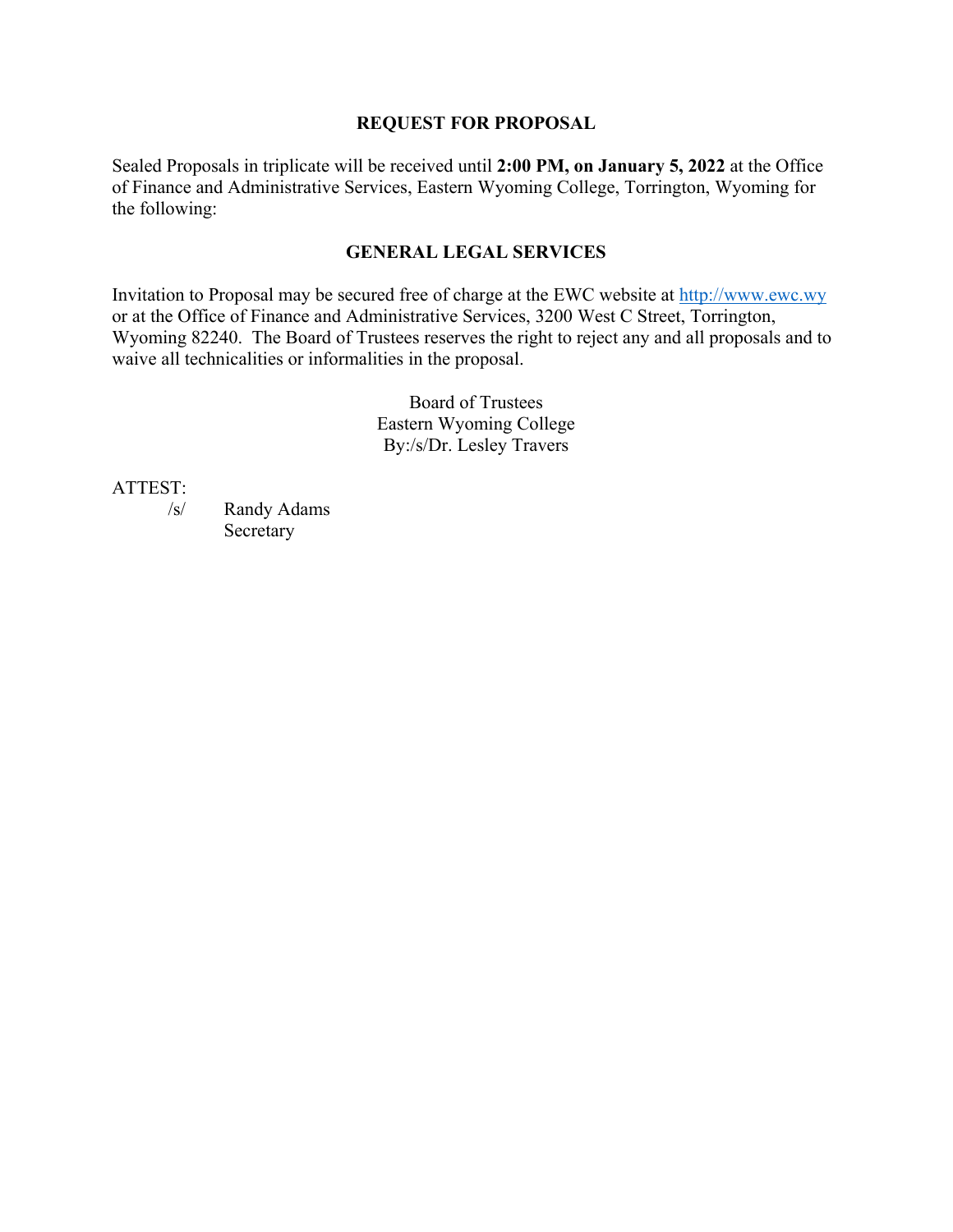## 1. **PURPOSE**

Eastern Wyoming College (EWC) invites law firm(s) and attorney(s) to submit sealed proposals for Legal Services provided to EWC. It is anticipated that General Legal Services will be required on an ongoing basis to address a wide range of issues concerning the business of EWC. Offerors may submit proposals addressing one or more of the following areas: general counsel, personnel matters, college policies, construction law and contracts, risk management and insurance matters, and public law. EWC may choose in the sole exercise of its discretion to select all, some or none of the Offerors. In addition, selection of an Offeror pursuant to this RFP does not guarantee that EWC will award any work orders for General Legal Services to any of the successful Offerors.

## **2. INSTRUCTIONS AND CONDITIONS**

a. Proposals will be accepted until **2:00 PM, on January 3, 2022.** Proposal received after the aboveindicated time will be returned unopened. **Three (3) copies of each proposal shall be delivered to:** 

**Eastern Wyoming College Finance and Administrative Services 3200 West C Street Torrington, Wyoming 82240** b. Proposals shall be submitted in a sealed envelope, box, or wrapping and should be labeled:

## **"SEALED PROPOSAL" RFP NO. 2021/22-01 General Legal Services**

c. Responses should be in the same order as the evaluation criteria.

d. Any proposal that does not address each specification and requirement within the RFP may be deemed non-responsive and rejected on that basis. Concise proposals will be appreciated. Lengthy proposals are discouraged.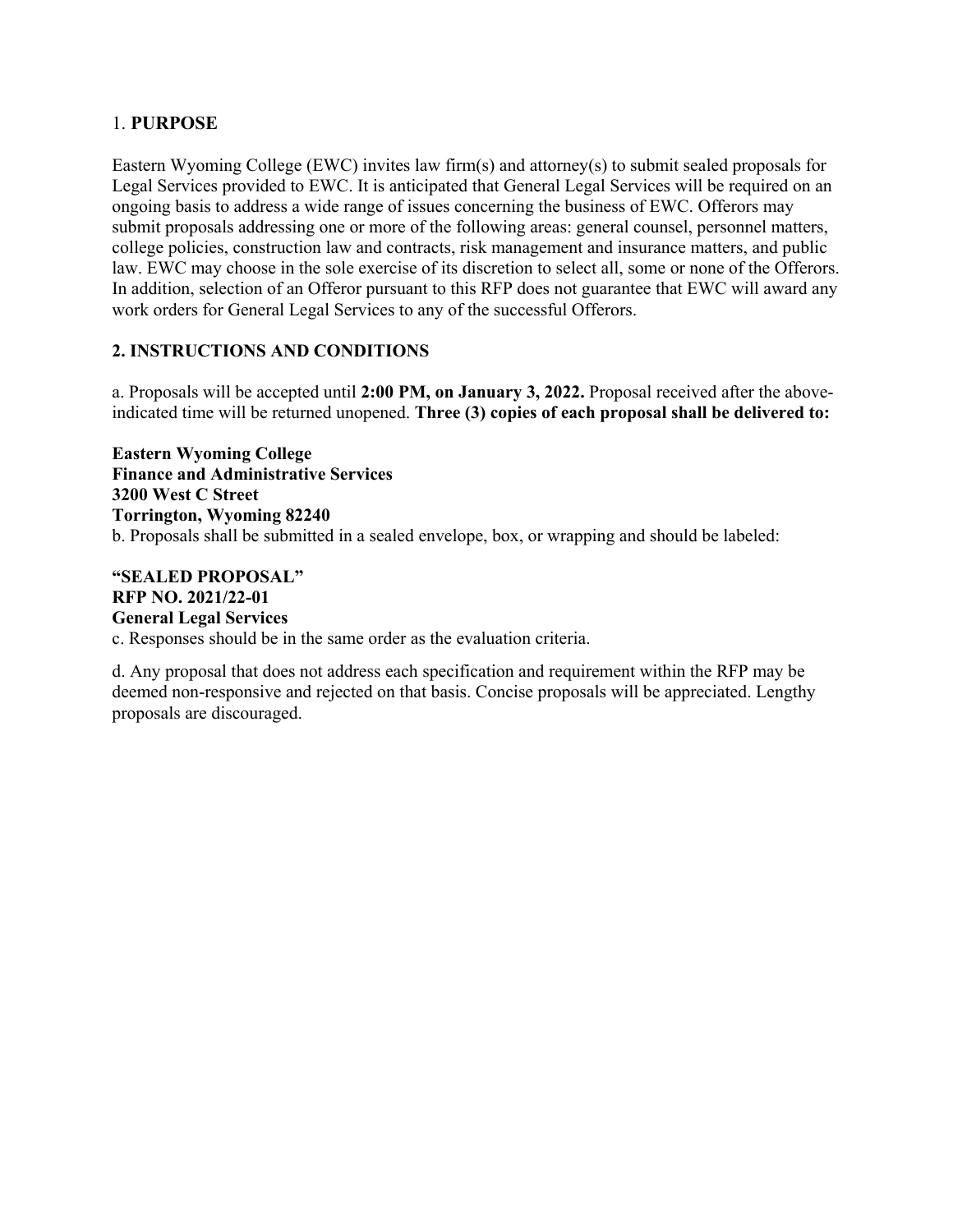## **3. TERM**

The term of the contract will be for a one (1)-year period beginning around July 1, 2022 through June 30, 2023. Sixty  $(60)$  days prior to June  $30<sup>th</sup>$  of each year of the contract, the legal service provider shall notify EWC of any price, terms and/or conditions changes for the following year, in order that EWC may consider such renewal.

The legal services providers must possess adequate resources to handle EWC's legal services. If at any time this contract should prove unsatisfactory, either party may cancel same upon sixty (60) days' written notice.

## **4. CONFLICT OF INTEREST**

Offeror warrants that it presently has no interest and shall not acquire any interest directly or indirectly which would conflict in any manner or degree with fair competition or the performance of services required under this request. The Procurement Code, Section XXXXXXX13-1-28 at seq. WY 2018, as amended imposes civil and criminal penalties for its violation. In addition, the Wyoming criminal statutes impose criminal penalties for bribes, gratuities and kickbacks.

## **5. INFORMATION REFERRAL, ADDENDA AND INTERPRETATIONS**

No interpretations of the meaning of the specifications or other pre-proposal documents will be made to any proposer orally.

Every request for such interpretations must be made in writing, or email, and to be given consideration, must be received no later than August 10, 2021. All interpretations and any supplemental instructions will be emailed or mailed to all prospective proposers (at the respective addresses furnished for such purposes). Such addendum of interpretations shall not relieve Offerors from obligation under his/her proposal as submitted. All addenda so issued shall become part of the contract documents.

A

ll Offerors are referred to the Office of the VP of Finance and Administrative Services of EWC to obtain information not available in the specifications.

Eastern Wyoming College

Kwin Wilkes, VP Finance and Administrative Services 3200 West C Street Torrington, WY 82240

Email: kwilkes@ewc.wy.edu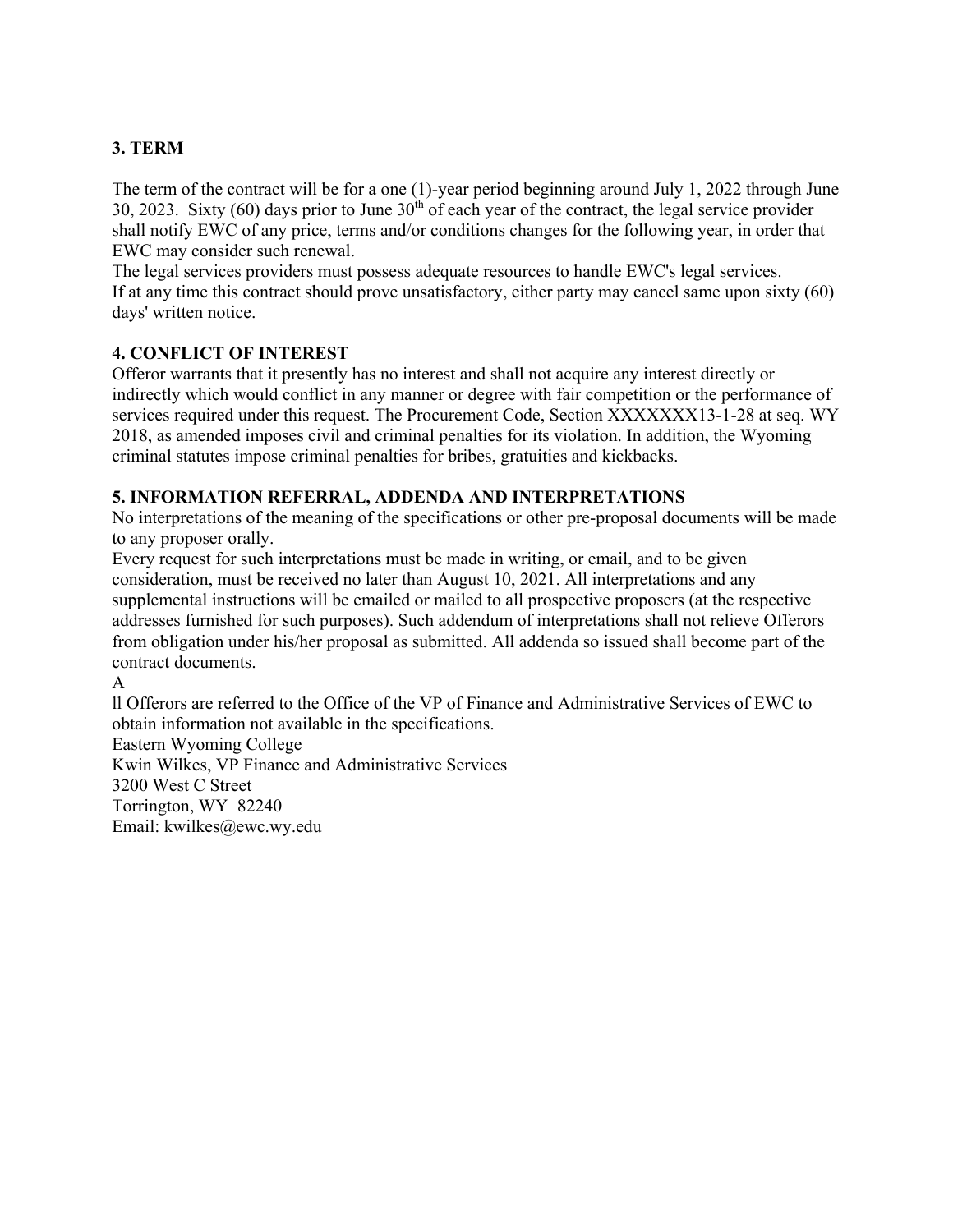## **6. LAWS AND REGULATIONS**

All applicable State laws, municipal ordinances, and the rules and regulations of all authorities having jurisdiction shall apply to the contract throughout, and will be deemed to be included in the contract the same as though herein written out in full.

In connection with the performance of work under this Contract, the Contractor agrees not to discriminate against any EWC employee, student or guest because of race, color, religion, national origin, sex, and marital status, or status with regard to public assistance, disability or age.

### **7. ASSIGNMENT**

No right or interest in any contract arising from this request for proposal shall be assigned or delegated by the proposers without the written permission of EWC.

## **8. NEWS RELEASES**

Upon receipt of a contract agreement with EWC, the Offerors shall not in any way or in any form publicize or advertise in any manner the fact that it is providing services to EWC, without the written approval from the Finance and Administrative Services or designated representative, obtained in advance, for each item of advertising or publicity. However, nothing shall preclude successful Offerors from listing EWC on its routine client list for matters of reference.

## **9. IDEMNITY**

Offerors shall indemnify and hold harmless EWC, its agents or employees from and against all claims, damages, losses, and expenses, including attorneys' fees arising out of, or resulting from the operation or performance of the contractor or any subcontractor under this agreement. The liability of EWC will be subject is all cases to the immunities and limitations of the Wyoming Tort Claims Act, Section XXXXX as amended.

### **10. PROPRIETARY INFORMATION**

EWC discourages the submission of any information deemed "proprietary" or "protected" and undertakes to provide no more than reasonable efforts to protect the proprietary nature of such information. EWC, as a public entity, cannot and does not warrant that proprietary information will not be disclosed.

### **11. COST OF PROPOSAL**

Each Offeror is responsible for any cost associated with submitting a proposal and response to this request for proposal. Each Offeror is responsible for any cost incurred in making visits to EWC for any purpose associated with this request for proposal.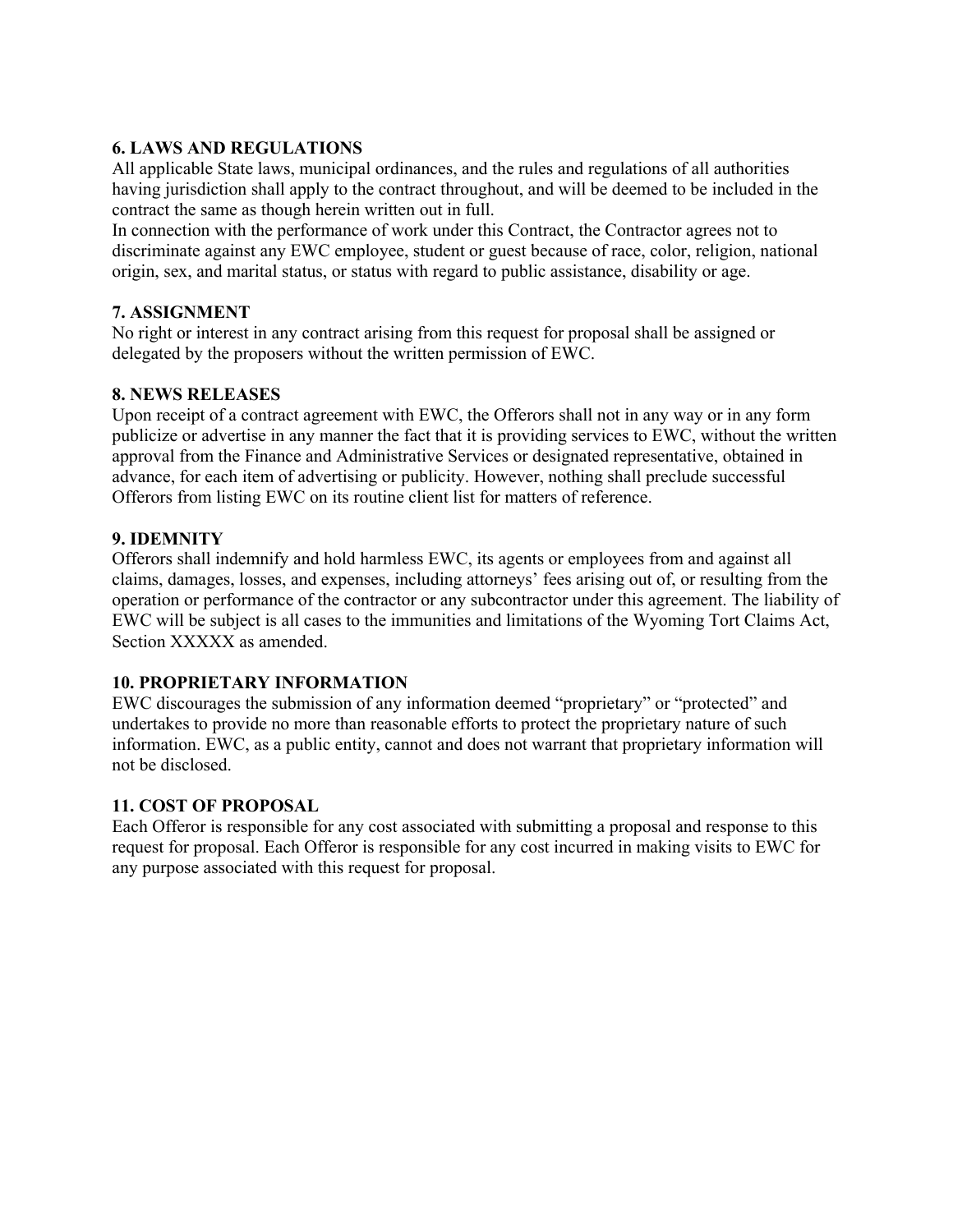# 6

# **12. LATE SUBMISSIONS**

Late submissions of offers will not be considered unless it is determined by Eastern Wyoming College that the late receipt was due solely to mishandling by EWC after receipt by EWC or the offer is the only offer received. EWC will not be responsible for any lost or misdirected mail sent by common carrier. The time clock in the Office of the Chief Procurement Officer shall serve as the official record of time. Late submissions will be returned unopened.

## **13. EWC OPTIONS**

The Eastern Wyoming College, notwithstanding any other provision of this request for proposals, expressly reserves the right to:

a. Waive any insignificant defect or informality in any proposal or proposal procedures;

b. Reject any or all proposals;

c. Reissue a request for proposals;

d. Negotiate with any or all of the Offeror representatives for the purpose of obtaining best and final offers. Revisions may be permitted after opening and prior to award for the purpose of obtaining best and final offers. Negotiations may be conducted with responsible Offerors who submit proposals found to be reasonably likely to be selected for award. EWC is under no obligation to conduct discussions with any or all Offerors.

## **14. CHANGES/ALTERATIONS AFTER AWARD**

Changes or alterations after the award can only be made if agreed to in writing by Eastern Wyoming College.

### **15. CANCELLATION**

Eastern Wyoming College reserves the right to cancel without penalty, this request, the resultant contract or any portion thereof for unsatisfactory performance or unavailability of funds.

### **16. EVALUATION CRITERIA**

Each proposal will be evaluated on the basis of all of its contents and a contract awarded to the responsible Offeror(s) whose proposal is, in the opinion of EWC, determined to be most advantageous to EWC, when all factors are considered. EWC intends on this RFP being a multiple source award.

| <b>Evaluation factors and their value in our evaluation</b><br><b>follow: 6 Evaluation Criteria</b> | <b>POINTS</b> |
|-----------------------------------------------------------------------------------------------------|---------------|
| Qualifications of attorney to be assigned                                                           | 30            |
| Experience with institutions of higher education                                                    | 40            |
| Experience with administrative bodies in the State of<br>Wyoming                                    | 15            |
| Hourly Rate/Cost Savings                                                                            | 15            |
| <b>Grand Total</b>                                                                                  | <b>100</b>    |
|                                                                                                     |               |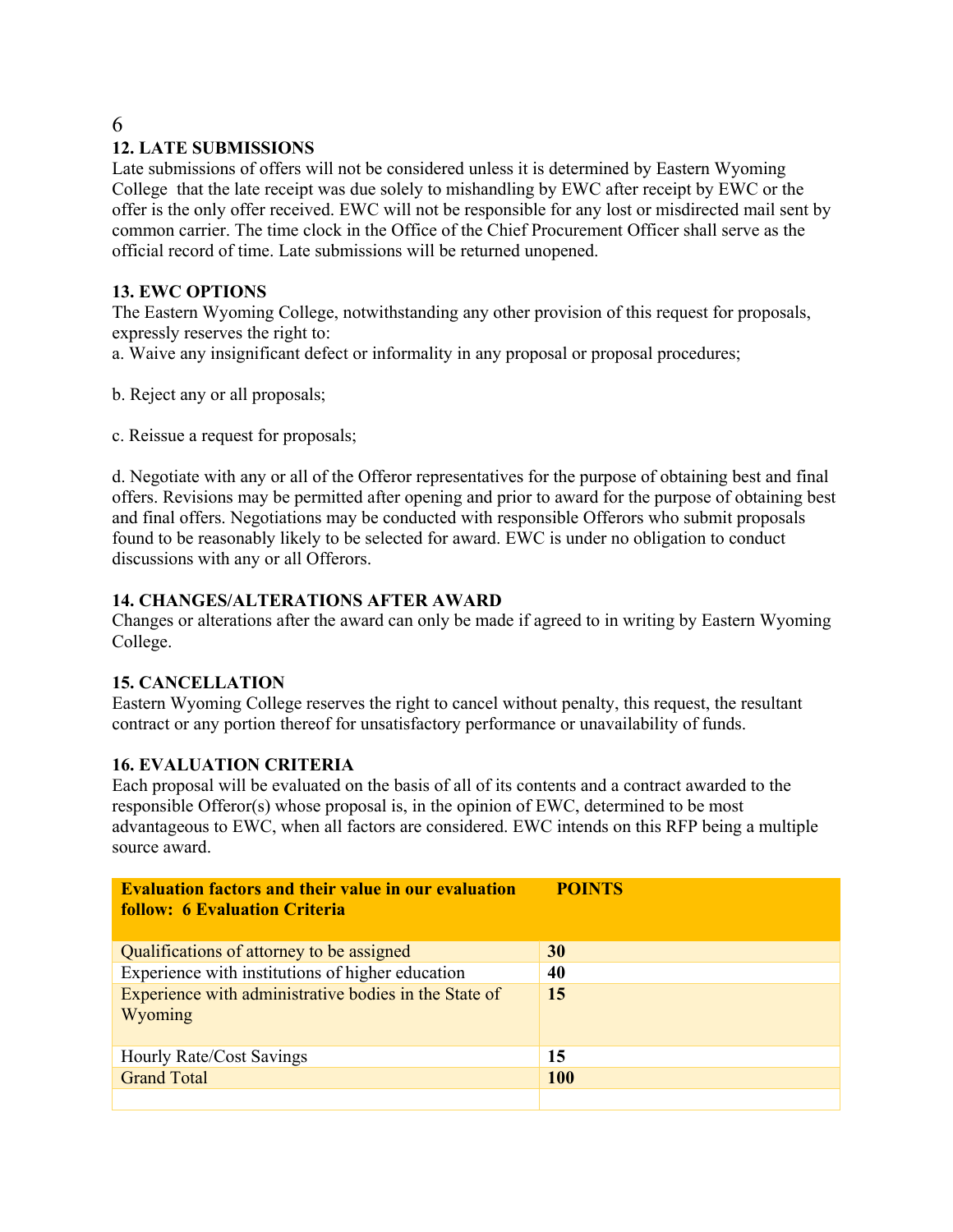EWC shall have the right to waive technical irregularities in the form of the Proposal of the Offeror, which do not alter the quality of the services.

#### **Best and Final Offers**

Finalist Offerors may be asked to submit revisions to their proposals for the purpose of obtaining best and final offers. Best and final offers may also be clarified and amended at finalist negotiations.

### **17. RIGHT TO PROTEST**

Any Offeror who is aggrieved in connection with this Request for Proposal may protest the award to Eastern Wyoming College VP of Finance and Administration as provided by the Wyoming State Procurement Code XXXXX The protest shall be submitted in writing with 15 (fifteen) calendar days after knowledge of the facts or occurrence giving rise thereto.

In the event of a timely protest under this section, EWC and the Contracting Agency shall not proceed further with the procurement unless EWC makes a determination that the award of Agreement is necessary to protect substantial interest of the Contracting Agency. Protests must be written and must include a statement of the grounds for protest including appropriate supporting exhibits and it must specify the ruling requested from the VP of Finance and Administration. Emailed protests will not be considered.

### **18. SELECTION PROCESS**

Proposals will be reviewed by a selection committee. The process will include such site presentations and interviews as the committee may require. EWC may award one contract for all legal services or may elect to award separate contracts in the following areas: general counsel, personnel matters, debt issuance and tax matters, construction law and contracts, risk management and insurance matters, and public law. The award(s) shall be made to the responsible Offeror(s) whose proposal is most advantageous to Eastern Wyoming College, taking into consideration the evaluation factors, as outlined in the Evaluation Criteria.